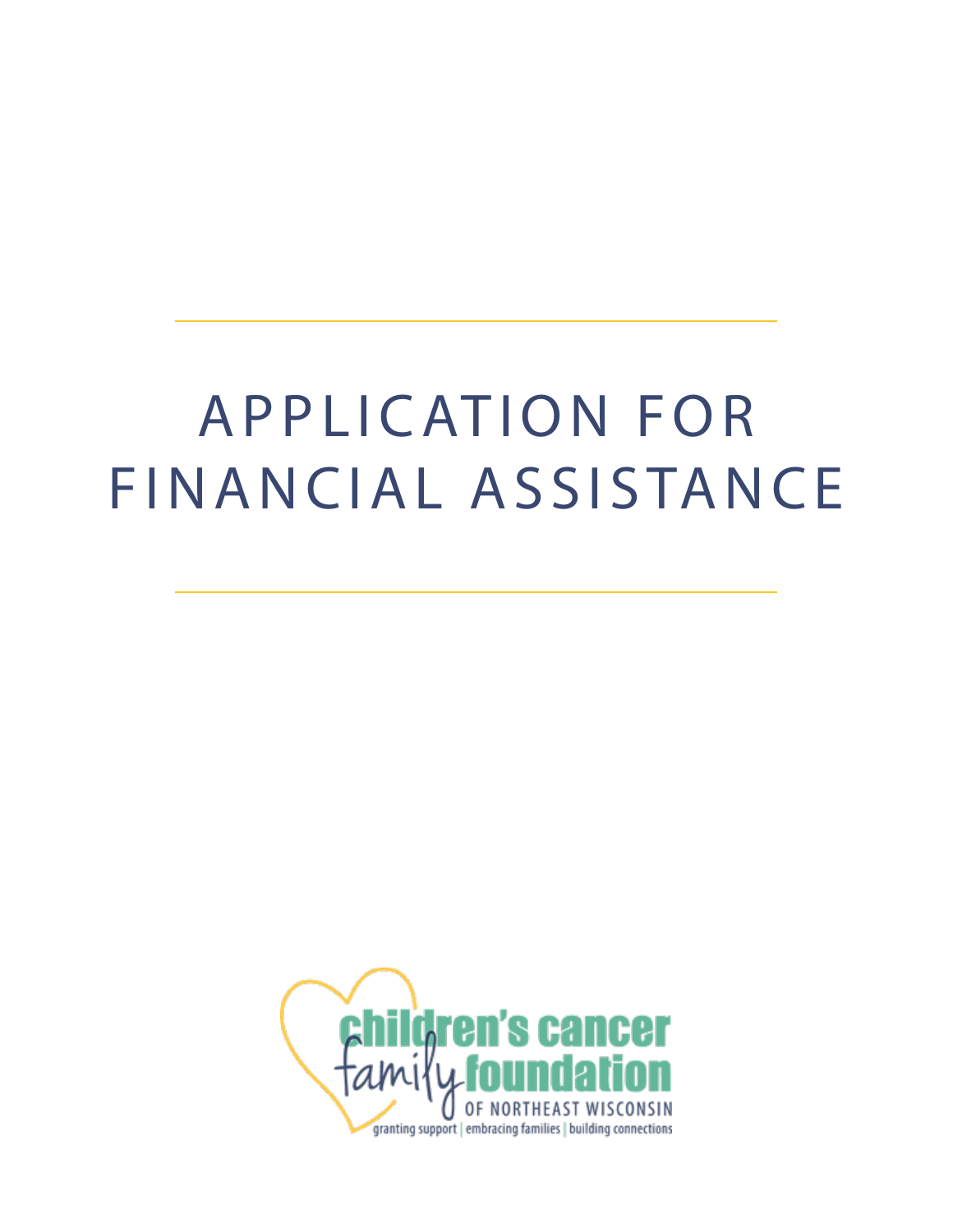## **Child's Information**

| <b>Family Information</b>                                                                                                                                                                                                      |  |  |
|--------------------------------------------------------------------------------------------------------------------------------------------------------------------------------------------------------------------------------|--|--|
| PARENT/GUARDIAN 1                                                                                                                                                                                                              |  |  |
| Address: $\Box$ Same as above $\Box$                                                                                                                                                                                           |  |  |
|                                                                                                                                                                                                                                |  |  |
|                                                                                                                                                                                                                                |  |  |
|                                                                                                                                                                                                                                |  |  |
| PARENT/GUARDIAN 2                                                                                                                                                                                                              |  |  |
|                                                                                                                                                                                                                                |  |  |
| Address: Same as above Same and Same and Same and Same and Same and Same and Same and Same and Same and Same and Same and Same and Same and Same and Same and Same and Same and Same and Same and Same and Same and Same and S |  |  |
|                                                                                                                                                                                                                                |  |  |
|                                                                                                                                                                                                                                |  |  |
|                                                                                                                                                                                                                                |  |  |
| SIBLING(S)                                                                                                                                                                                                                     |  |  |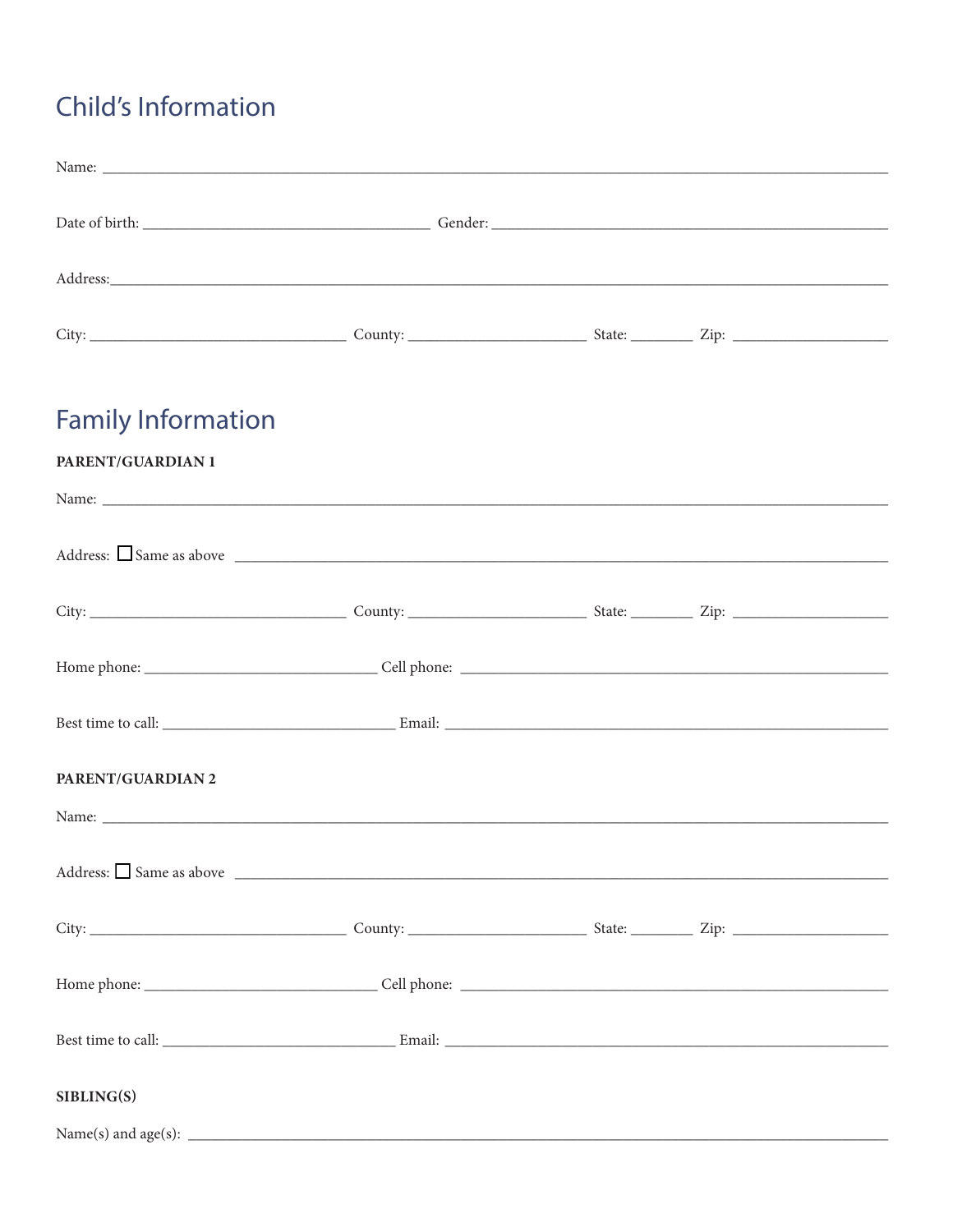## Medical Information

| <b>Personal and Financial Information</b>                                                                                                                                                                                                                                            |
|--------------------------------------------------------------------------------------------------------------------------------------------------------------------------------------------------------------------------------------------------------------------------------------|
|                                                                                                                                                                                                                                                                                      |
|                                                                                                                                                                                                                                                                                      |
|                                                                                                                                                                                                                                                                                      |
|                                                                                                                                                                                                                                                                                      |
|                                                                                                                                                                                                                                                                                      |
|                                                                                                                                                                                                                                                                                      |
|                                                                                                                                                                                                                                                                                      |
| Do you have health insurance? $\Box$ Yes<br>$\Box$ No                                                                                                                                                                                                                                |
| Where do you get your insurance*? $\square$ Employer $\square$ Marketplace or exchange $\square$ Individual $\square$ Private                                                                                                                                                        |
| Medicare Medicaid BadgerCare                                                                                                                                                                                                                                                         |
|                                                                                                                                                                                                                                                                                      |
|                                                                                                                                                                                                                                                                                      |
|                                                                                                                                                                                                                                                                                      |
| *If you don't know your insurance information, you can send us your SBC (Summary of Benefits and Coverage).                                                                                                                                                                          |
|                                                                                                                                                                                                                                                                                      |
|                                                                                                                                                                                                                                                                                      |
|                                                                                                                                                                                                                                                                                      |
|                                                                                                                                                                                                                                                                                      |
| ,我们的人们就会在这里的人们,我们的人们就会在这里的人们,我们就会在这里的人们,我们就会在这里的人们,我们就会在这里的人们,我们就会在这里的人们,我们就会在这里                                                                                                                                                                                                     |
|                                                                                                                                                                                                                                                                                      |
| Please note that the maximum grant is \$3000 per family per calendar year for the first year and \$1500 per family per calendar year for<br>requets made in subsequent years. CCFF's grants of financial assistance is restricted to residents of Northeastern Wisconsin. Applicants |

*financal information will be kept confidential.*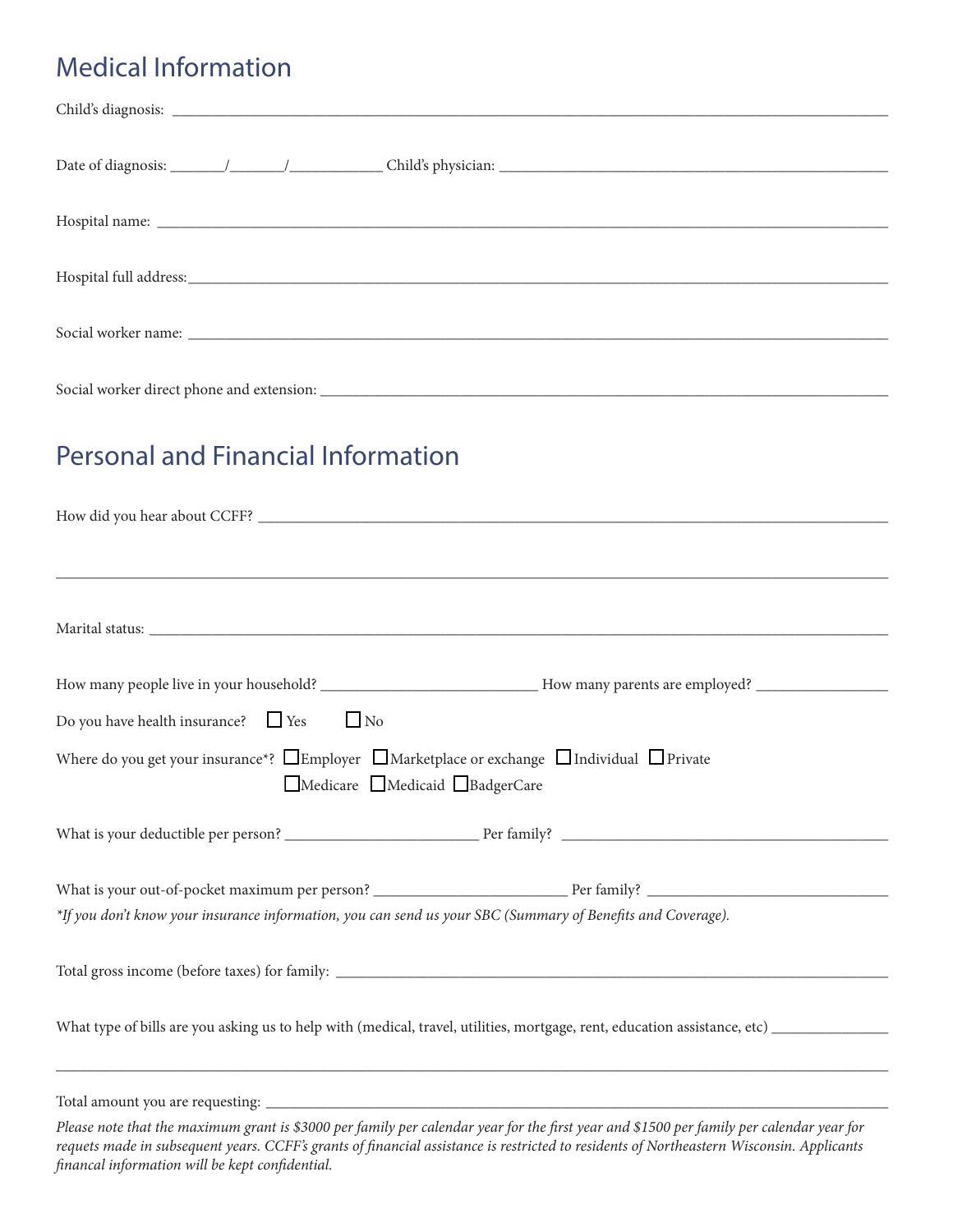Please tell as about your family's pediatric cancer journey so we can get to know you better — share a little about yourself, your family, and your most immediate needs so we can best understand how a financial grant from CCFF would benefit you.

**If you are requesting funding for medical, travel, or living expenses due to your child's cancer treatment, we require a letter from the physician or social worker indicating the diagnosis type, your most recent Explanation of Benefits (EOB) from your insurance carrier, the Summary of Benefits and Coverage (SBC) if you don't know your plan's deductible/out of pocket maximum.**

\_\_\_\_\_\_\_\_\_\_\_\_\_\_\_\_\_\_\_\_\_\_\_\_\_\_\_\_\_\_\_\_\_\_\_\_\_\_\_\_\_\_\_\_\_\_\_\_\_\_\_\_\_\_\_\_\_\_\_\_\_\_\_\_\_\_\_\_\_\_\_\_\_\_\_\_\_\_\_\_\_\_\_\_\_\_\_\_\_\_\_\_\_\_\_\_\_\_\_\_\_\_\_\_\_\_\_

**If you are requesting a grant for educational assistance like private tutoring or devices to help your child in the classroom that aren't available through his or her school, please also include a letter from your child's teacher or principal stating the need for the additional resource. Please ensure the letter includes the teacher or principal's contact information. If requesting assistance for tutoring, please include invoices from the tutor. Tutoring services must come from a licensed educator in the state of Wisconsin and/or a certified clinician/educational specialist. The letter must include the tutor's or clinic's credentials.** 

**Feel free to contact us if you have any questions.**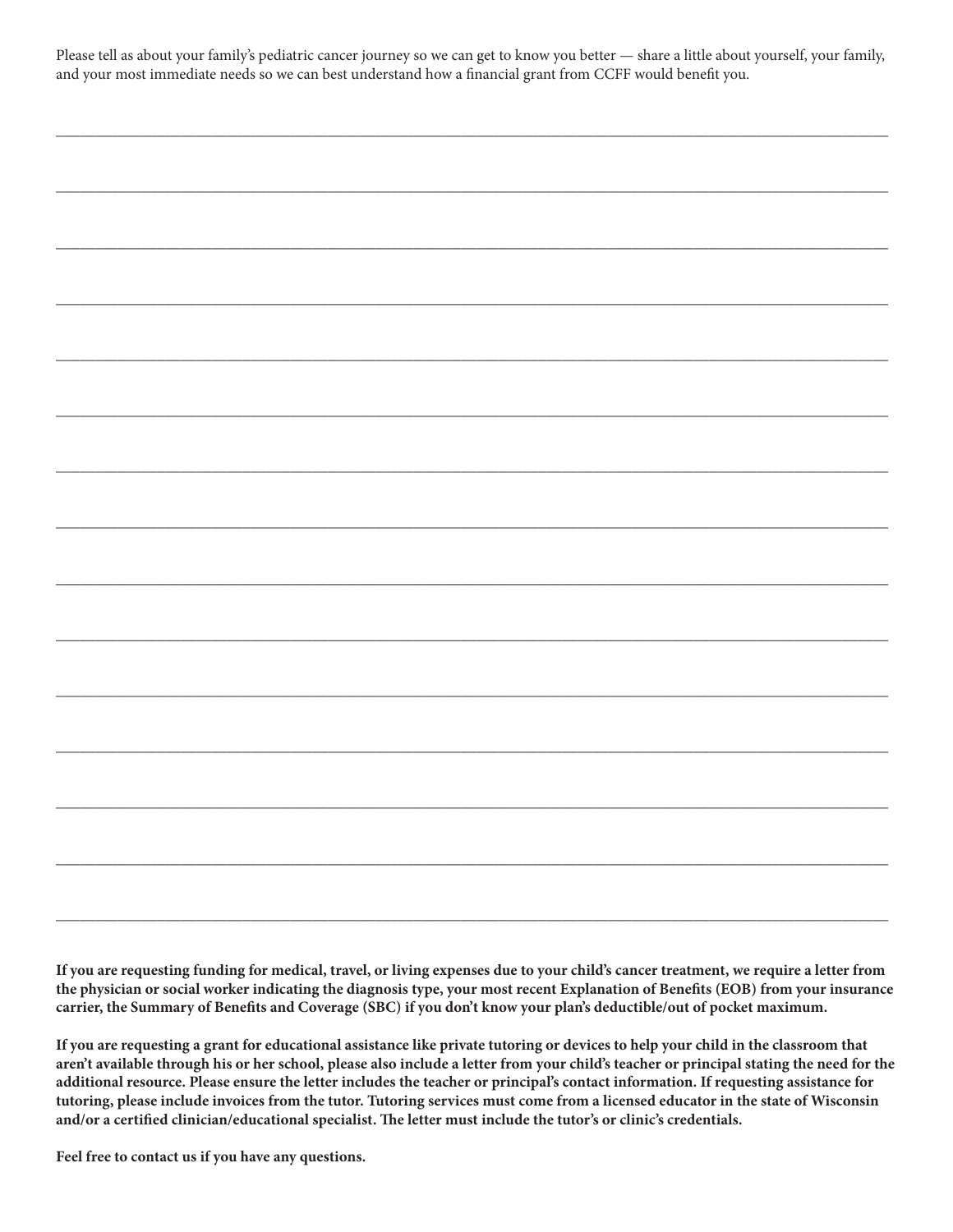#### Medical Release

I understand and grant my permission to all my child's doctors, social workers, clinics and hospitals to release all healthcare **and billing information relating to my treatment and care for my child's cancer and other related health problems to Children's Cancer Family Foundation of Northeast Wisconsin, Inc. I also grant my permission for my child's medical care and educational team to discuss the above information with any designated representative of Children's Cancer Family Foundation of Northeast Wisconsin, Inc by phone.**

*I authorize the release of requested healthcare and billing information to Children's Cancer Family Foundation of Northeast Wisconsin, Inc. The purpose of my request is to assist Children's Cancer Family Foundation of Northeast Wisconsin, Inc in determining my eligibility for financial assistance. Children's Cancer Family Foundation of Northeast Wisconsin, Inc will not disseminate or release these medical records to any outside source without first obtaining prior express consent. I understand and recognize that the granting of any service and the participation of any person in the assistance is contingent upon approval by Children's Cancer Family Foundation of Northeast Wisconsin, Inc. I also understand that there is a limit to the assistance I may receive. I understand and agree that no promises nor assurances whatsoever have been made to me by any representatives of Children's Cancer Family Foundation of Northeast Wisconsin, Inc regarding the assistance I am requesting.*

**By signing this application, you are attesting to the accuracy of the information on all pages, to the best of your knowledge. Fraudulent applications may result in your institution being deemed ineligible for this program. Please be sure that the entire application is complete before submitting. Incomplete applications will be returned.** 

| Child's name:              |       |
|----------------------------|-------|
|                            |       |
| Parent/guardian Signature: | Date: |

## Publicity Release

q **Children's Cancer Family Foundation of Northeast Wisconsin, Inc may hold events and fundraisers throughout the year to raise money to fund the primary objective of the foundation: to provide financial assistance to families battling pediatric cancer. People continue to support us because they want to see their money find its way to the people who need it the most. We need your help to put a face and a name to that reality. By checking the box, you are stating that you agree we can use you and your child's photo, names, and your submitted story. If your application is approved, Children's Cancer Family Foundation of Northeast Wisconsin, Inc may also use a brief description of how the assistance that you received has helped your family. This will facilitate communication with our donors and help in attracting more contributors. Please acknowledge this notice-release by checking the box above and signing the application. I hereby acknowledge that Children's Cancer Family Foundation of Northeast Wisconsin, Inc may use my and my child's name, photo, background and story in PR and marketing materials which will include, but not be limited to, its newsletters, website, mailings and general information brochures. We always do our best to share material involving our families with them prior to printing or sharing with potential donors.**

Child's name: \_

Parent/guardian Signature: \_\_\_\_\_\_\_\_\_\_\_\_\_\_\_\_\_\_\_\_\_\_\_\_\_\_\_\_\_\_\_\_\_\_\_\_\_\_\_\_\_\_\_\_\_\_\_\_\_\_\_\_\_\_\_\_\_ Date: \_\_\_\_\_\_\_\_\_\_\_\_\_\_\_\_\_\_\_\_\_\_